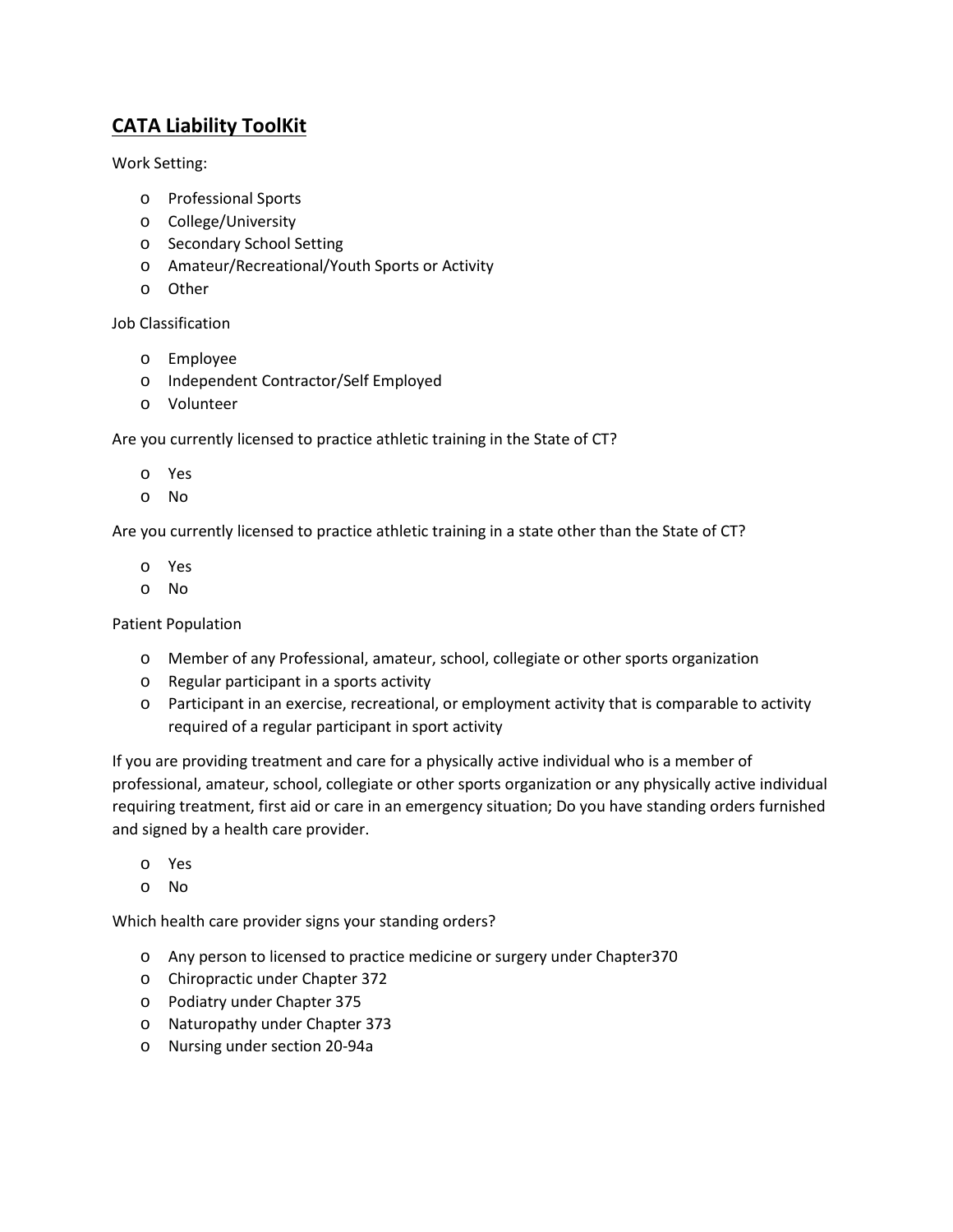Are your standing orders annually reviewed and renewed by the health care provider?

o Yes

o No

Do your standing orders provide availability of ongoing communication between the athletic trainer and the health care provider?

- o Yes
- o No

Do your standing orders include a plan for emergency situations?

- o Yes
- o No

Do your standing orders include appropriate treatments for specific injuries and illnesses?

- o Yes
- o No

Do your standing orders include instructions for the treatment and management of concussions?

- o Yes
- o No

Do your standing orders include a list of conditions necessitating the immediate referral of a physically active individual to a health care provider?

- o Yes
- o No

Do your standing orders include a list of conditions that are beyond the scope of practice, education, or training of the athletic trainer?

- o Yes
- o No

As a licensed athletic trainer in the State of CT, under standing orders are you currently making a written or oral referral to a licensed health care provider of any physically active individual who has an athletic injury whose symptoms have not improved for a period of four(4) days from the day of onset?

- o Yes
- o No

As a licensed athletic trainer in the State of CT, **not** under standing orders , following an initial evaluation, immediate injury management, and emergency care are you without delay making a written or oral referral to a licensed health care provider?

- o Yes
- o No